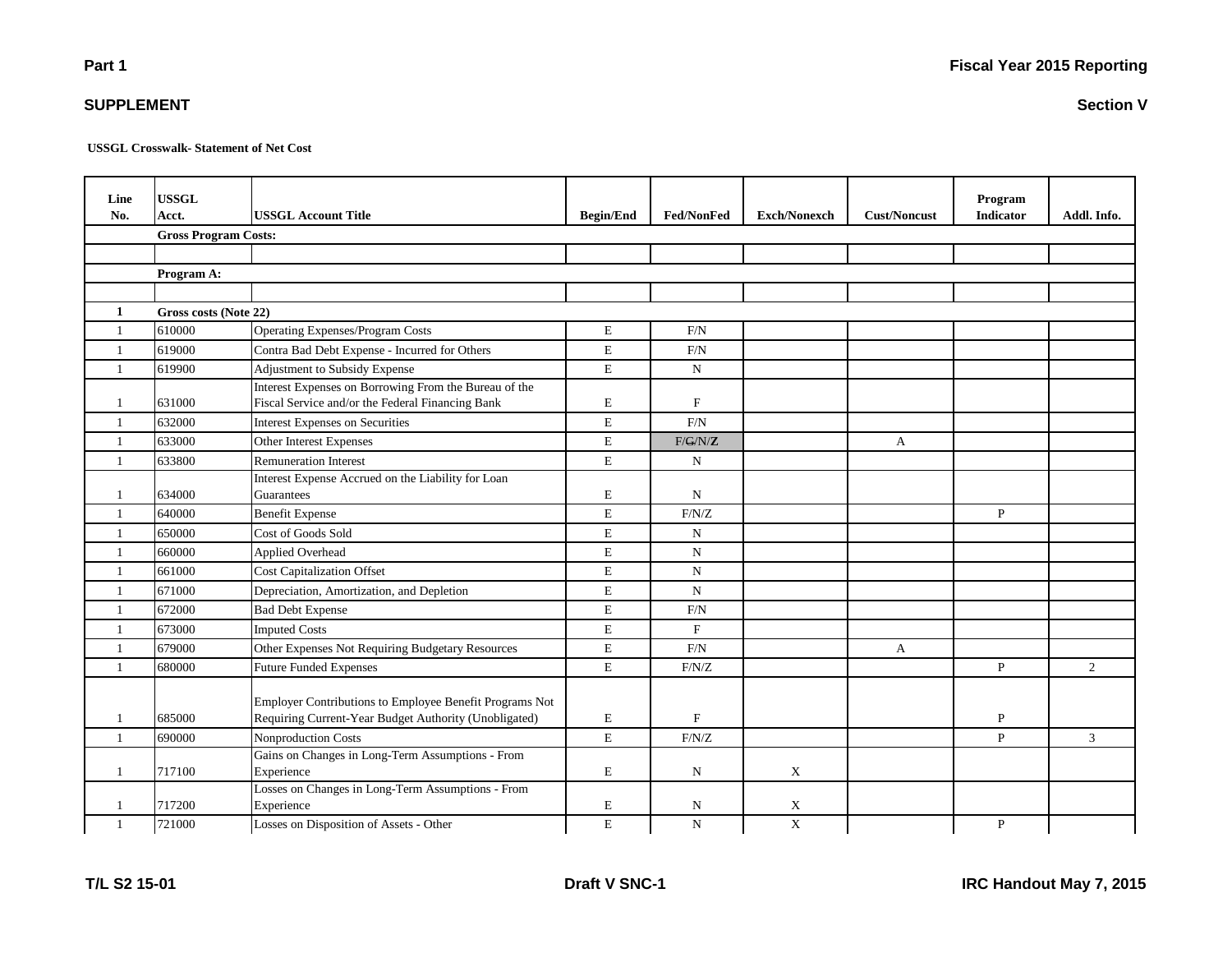## **SUPPLEMENT**

**USSGL Crosswalk- Statement of Net Cost**

| Line           | <b>USSGL</b>         |                                                           |                  |                |                     |                     | Program          |             |
|----------------|----------------------|-----------------------------------------------------------|------------------|----------------|---------------------|---------------------|------------------|-------------|
| No.            | Acct.                | <b>USSGL Account Title</b>                                | <b>Begin/End</b> | Fed/NonFed     | <b>Exch/Nonexch</b> | <b>Cust/Noncust</b> | <b>Indicator</b> | Addl. Info. |
| 1              | 721100               | Losses on Disposition of Investments                      | Е                | F/N/Z          | X                   | A                   | $\mathbf{P}$     |             |
| $\mathbf{1}$   | 721200               | Losses on Disposition of Borrowings                       | E                | $\mathbf{F}$   | $\mathbf X$         |                     | $\mathbf{P}$     |             |
| $\mathbf{1}$   | 728000               | <b>Unrealized Losses</b>                                  | E                | F/N            | $\mathbf X$         |                     | $\mathbf{P}$     |             |
| $\mathbf{1}$   | 728100               | Unrealized Losses - Exchange Stabilization Fund           | E                | $\mathbf N$    | X                   |                     |                  |             |
| $\mathbf{1}$   | 729000               | <b>Other Losses</b>                                       | $\mathbf E$      | F/N            | X                   |                     | P                |             |
|                |                      | Other Losses for Accrued Special Drawing Right (SDR)      |                  |                |                     |                     |                  |             |
| 1              | 729100               | <b>Interest and Charges</b>                               | E                | N              | X                   |                     |                  |             |
| 1              | 729200               | Other Losses from Impairment of Assets                    | E                | $\overline{N}$ | X                   |                     | $\mathbf{P}$     |             |
| $\mathbf{1}$   | 730000               | <b>Extraordinary Items</b>                                | E                | N              | X                   |                     | $\mathbf{P}$     |             |
| 1              | 750000               | Distribution of Income - Dividend                         | E                | G/N/Z          | X                   |                     | $\mathbf{P}$     |             |
| 1              | 760000               | Changes in Actuarial Liability                            | E                | $\mathbf N$    |                     |                     | $\mathbf{P}$     |             |
|                |                      |                                                           |                  |                |                     |                     |                  |             |
| $\overline{2}$ | Less: earned revenue |                                                           |                  |                |                     |                     |                  |             |
| $\overline{c}$ | 510000               | Revenue From Goods Sold                                   | E                | F/N            | $\mathbf X$         |                     |                  |             |
| 2              | 510900               | Contra Revenue for Goods Sold                             | E                | F/N            | X                   |                     |                  |             |
| $\overline{2}$ | 520000               | Revenue From Services Provided                            | E                | F/N            | $\mathbf X$         |                     | $\mathbf{P}$     |             |
| 2              | 520900               | Contra Revenue for Services Provided                      | E                | F/N            | $\mathbf X$         |                     |                  |             |
| $\overline{2}$ | 531000               | <b>Interest Revenue - Other</b>                           | E                | F/N            | $\mathbf X$         | A                   | $\mathbf{P}$     |             |
| 2              | 531100               | <b>Interest Revenue - Investments</b>                     | E                | F/N/Z          | $\mathbf X$         | A                   | $\, {\bf P}$     |             |
|                |                      |                                                           |                  |                |                     |                     |                  |             |
| $\overline{2}$ | 531200               | Interest Revenue - Loans Receivable/Uninvested Funds      | E                | F/N            | X                   | A                   | P                |             |
| $\overline{2}$ | 531300               | Interest Revenue - Subsidy Amortization                   | E                | $\mathbf N$    | X                   |                     | $\mathbf{P}$     |             |
|                |                      | Dividend Income Accounted for Under the Provisions of the |                  |                |                     |                     |                  |             |
| 2              | 531400               | Federal Credit Reform Act                                 | E                | N              | $\mathbf X$         |                     |                  |             |
|                |                      |                                                           |                  |                |                     |                     |                  |             |
| $\overline{2}$ | 531500               | Contra Revenue for Dividend Income Accounted for Under    | ${\bf E}$        | $\mathbf N$    |                     |                     |                  |             |
|                |                      | the Provisions of the Federal Credit Reform Act           |                  |                | X                   |                     |                  |             |
| 2              | 531700               | Contra Revenue for Interest Revenue - Loans Receivable    | E                | F/N            | X                   | A                   | $\, {\bf P}$     |             |
| 2              | 531800               | Contra Revenue for Interest Revenue - Investments         | E                | F/N            | $\mathbf X$         | A                   | $\mathbf{P}$     |             |
| $\overline{2}$ | 531900               | Contra Revenue for Interest Revenue - Other               | $\mathbf E$      | F/N            | $\mathbf X$         | $\mathbf{A}$        | $\mathbf{P}$     |             |
| 2              | 532500               | <b>Administrative Fees Revenue</b>                        | ${\bf E}$        | F/N            | $\mathbf X$         | A                   |                  |             |
| $\overline{2}$ | 532900               | Contra Revenue for Administrative Fees                    | E                | F/N            | $\mathbf X$         | A                   |                  |             |

**Section V**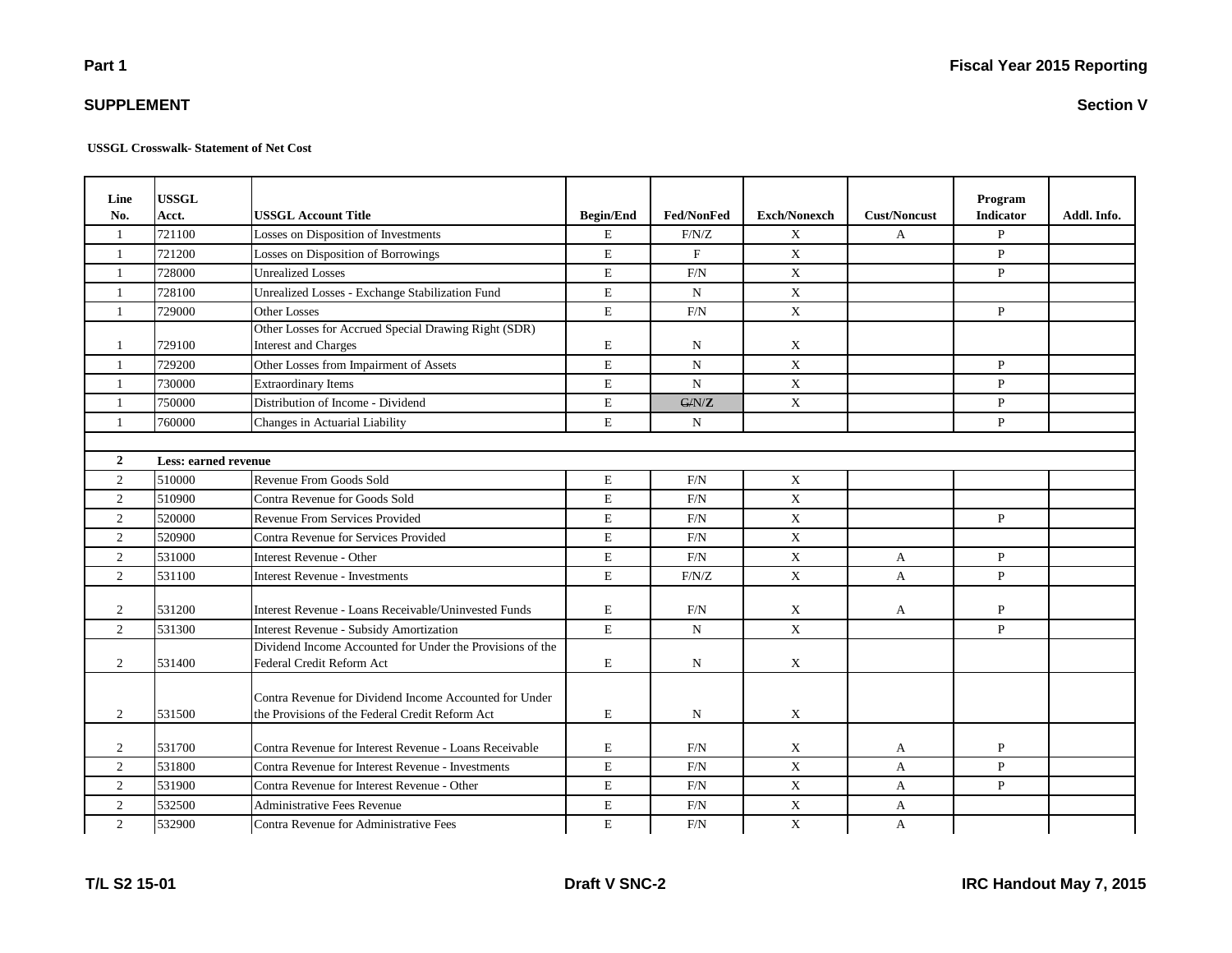## **SUPPLEMENT**

**USSGL Crosswalk- Statement of Net Cost**

| Line<br>No.    | <b>USSGL</b><br>Acct. | <b>USSGL Account Title</b>                                                         | <b>Begin/End</b> | <b>Fed/NonFed</b> | <b>Exch/Nonexch</b> | <b>Cust/Noncust</b> | Program<br><b>Indicator</b> | Addl. Info. |
|----------------|-----------------------|------------------------------------------------------------------------------------|------------------|-------------------|---------------------|---------------------|-----------------------------|-------------|
| 2              | 540000                | Funded Benefit Program Revenue                                                     | $\mathbf E$      | F/N               | $\mathbf X$         |                     |                             |             |
| $\overline{2}$ | 540500                | Unfunded FECA Benefit Revenue                                                      | E                | F/N               | $\mathbf{X}$        |                     |                             |             |
| 2              | 540600                | Contra Revenue for Unfunded FECA Benefit Revenue                                   | $\mathbf E$      | F/N               | X                   |                     |                             |             |
| 2              | 540900                | Contra Revenue for Funded Benefit Program Revenue                                  | $\mathbf E$      | F/N               | X                   |                     |                             |             |
| $\overline{2}$ | 550000                | Insurance and Guarantee Premium Revenue                                            | $\mathbf E$      | $\mathbf N$       | X                   |                     |                             |             |
| 2              | 550900                | Contra Revenue for Insurance and Guarantee Premium<br>Revenue                      | $\mathbf E$      | $\mathbf N$       | X                   |                     |                             |             |
| $\overline{2}$ | 590000                | <b>Other Revenue</b>                                                               | $\mathbf E$      | F/G/N/Z           | X                   | A                   | $\mathbf{P}$                |             |
| $\overline{2}$ | 590900                | Contra Revenue for Other Revenue                                                   | $\mathbf E$      | F/N/Z             | $\mathbf X$         | A                   | $\mathbf{P}$                |             |
| 2              | 592100                | Valuation Change in Investments - Exchange Stabilization<br>Fund                   | $\mathbf E$      | N                 | $\mathbf X$         |                     |                             |             |
| 2              | 592200                | Valuation Change in Investments for Federal Government<br>Sponsored Enterprise     | E                | N                 | X                   |                     |                             |             |
| 2              | 711000                | Gains on Disposition of Assets - Other                                             | $\mathbf E$      | ${\bf N}$         | $\mathbf X$         |                     | $\mathbf{P}$                |             |
| $\overline{2}$ | 711100                | Gains on Disposition of Investments                                                | $\mathbf E$      | F/N/Z             | X                   |                     | $\mathbf{P}$                |             |
| 2              | 711200                | Gains on Disposition of Borrowings                                                 | $\mathbf E$      | $\mathbf F$       | X                   |                     | $\mathbf{P}$                |             |
| $\overline{c}$ | 718000                | <b>Unrealized Gains</b>                                                            | $\mathbf E$      | F/N               | X                   |                     | $\mathbf{P}$                |             |
| 2              | 718100                | Unrealized Gain - Exchange Stabilization Fund                                      | $\mathbf E$      | $\mathbf N$       | X                   |                     |                             |             |
| $\overline{2}$ | 719000                | Other Gains                                                                        | $\mathbf E$      | $\rm F/N$         | $\mathbf X$         |                     | $\mathbf{P}$                |             |
| $\overline{c}$ | 719100                | Other Gains for Accrued Special Drawing Right (SDR)<br><b>Interest and Charges</b> | $\mathbf E$      | N                 | X                   |                     |                             |             |
| $\mathbf{3}$   | Net program costs:    |                                                                                    |                  |                   |                     |                     |                             |             |
|                |                       |                                                                                    |                  |                   |                     |                     |                             |             |
|                |                       | This line is calculated. Equals sum of lines 1 minus 2.                            |                  |                   |                     |                     |                             |             |
|                |                       |                                                                                    |                  |                   |                     |                     |                             |             |
| 4              |                       | (Gain)/Loss on pension, ORB or OPEB Assumption Changes (Note 15):                  |                  |                   |                     |                     |                             |             |
| $\overline{4}$ | 727100                | Gains on Changes in Long-Term Assumptions                                          | $\mathbf E$      | N                 | $\mathbf X$         |                     |                             |             |
| $\overline{4}$ | 727200                | Losses on Changes in Long-Term Assumptions                                         | E                | $\mathbf N$       | $\mathbf X$         |                     |                             |             |
|                |                       |                                                                                    |                  |                   |                     |                     |                             |             |

**Section V**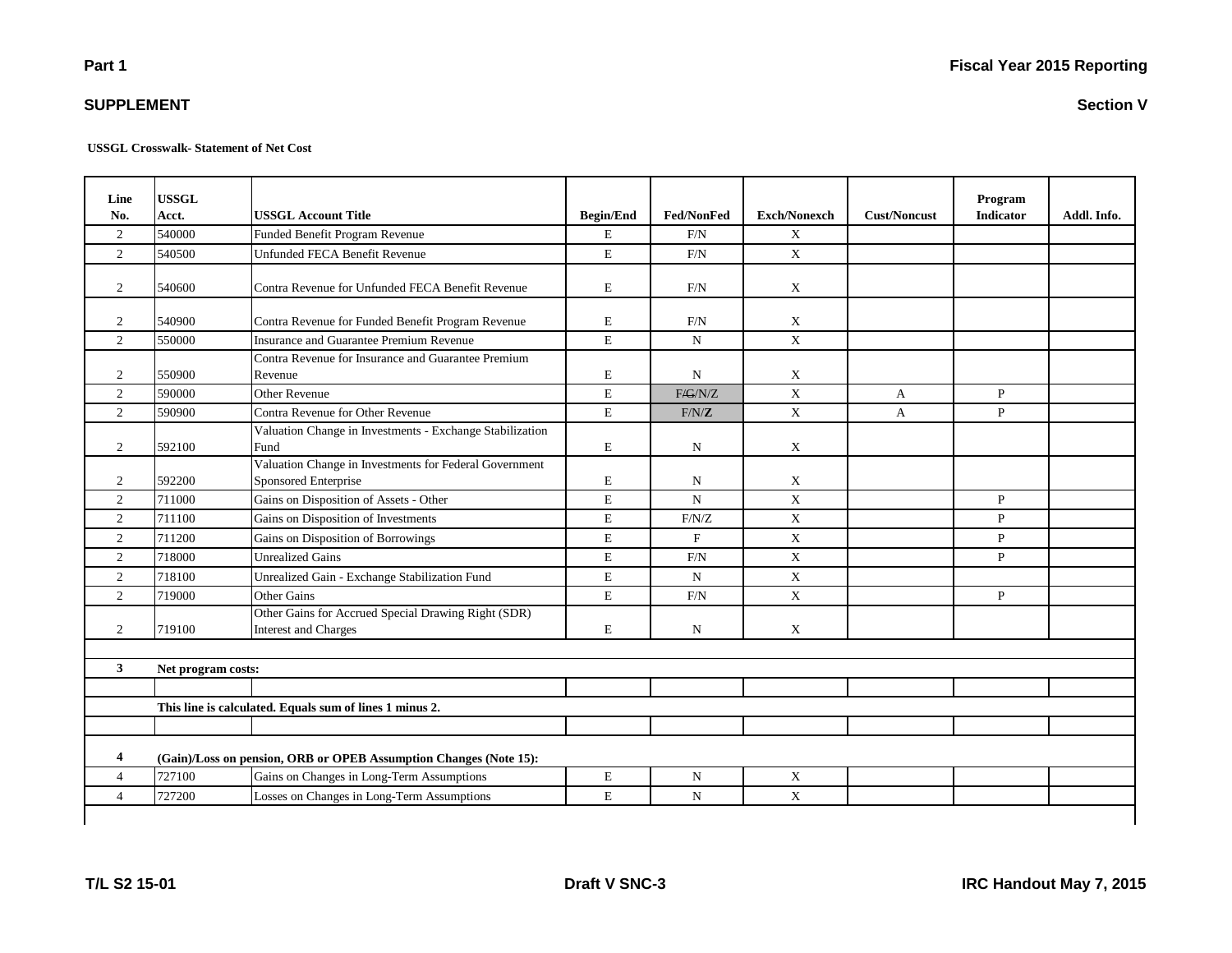**Section V**

**USSGL Crosswalk- Statement of Net Cost**

| Line<br>No.    | <b>USSGL</b><br>Acct.                           | <b>USSGL Account Title</b>                                    | <b>Begin/End</b> | <b>Fed/NonFed</b> | <b>Exch/Nonexch</b> | <b>Cust/Noncust</b> | Program<br><b>Indicator</b> | Addl. Info. |  |
|----------------|-------------------------------------------------|---------------------------------------------------------------|------------------|-------------------|---------------------|---------------------|-----------------------------|-------------|--|
| 5              | Net program costs including Assumption Changes: |                                                               |                  |                   |                     |                     |                             |             |  |
|                |                                                 |                                                               |                  |                   |                     |                     |                             |             |  |
|                |                                                 | This line is calculated. Equals the sum of lines 3 through 4. |                  |                   |                     |                     |                             |             |  |
|                |                                                 |                                                               |                  |                   |                     |                     |                             |             |  |
| 6              | Costs not assigned to programs                  |                                                               |                  |                   |                     |                     |                             |             |  |
| 6              | 640000                                          | <b>Benefit Expense</b>                                        | E                | F/N/Z             |                     |                     | Q                           |             |  |
| 6              | 680000                                          | <b>Future Funded Expenses</b>                                 | $\mathbf E$      | F/N/Z             |                     |                     | Q                           |             |  |
|                |                                                 | Employer Contributions to Employee Benefit Programs Not       |                  |                   |                     |                     |                             |             |  |
| 6              | 685000                                          | Requiring Current-Year Budget Authority (Unobligated)         | E                | F                 |                     |                     | Q                           |             |  |
| 6              | 690000                                          | <b>Nonproduction Costs</b>                                    | $\mathbf E$      | F/N/Z             |                     |                     | Q                           |             |  |
| 6              | 721000                                          | Losses on Disposition of Assets - Other                       | $\mathbf E$      | $\mathbf N$       | X                   |                     | Q                           |             |  |
| 6              | 721100                                          | Losses on Disposition of Investments                          | E                | F/N/Z             | $\mathbf X$         | A                   | Q                           |             |  |
| 6              | 721200                                          | Losses on Disposition of Borrowings                           | E                | F                 | $\mathbf X$         |                     | Q                           |             |  |
| 6              | 728000                                          | <b>Unrealized Losses</b>                                      | $\mathbf E$      | $\mbox{F/N}$      | X                   |                     | Q                           |             |  |
| 6              | 729000                                          | <b>Other Losses</b>                                           | $\mathbf E$      | F/N               | X                   |                     | Q                           |             |  |
| 6              | 729200                                          | Other Losses from Impairment of Assets                        | E                | $\mathbf N$       | X                   |                     | Q                           |             |  |
| 6              | 730000                                          | <b>Extraordinary Items</b>                                    | E                | $\mathbf N$       | $\mathbf X$         |                     | $\overline{Q}$              |             |  |
| 6              | 750000                                          | Distribution of Income - Dividend                             | E                | G/N/Z             | X                   |                     | Q                           |             |  |
| 6              | 760000                                          | Changes in Actuarial Liability                                | $\mathbf E$      | N                 |                     |                     | $\overline{Q}$              |             |  |
|                |                                                 |                                                               |                  |                   |                     |                     |                             |             |  |
| $\overline{7}$ |                                                 | Less: earned revenues not attributed to programs              |                  |                   |                     |                     |                             |             |  |
| $\overline{7}$ | 520000                                          | Revenue From Services Provided                                | $\mathbf E$      | F/N               | $\mathbf X$         |                     | Q                           |             |  |
| $\overline{7}$ | 531000                                          | Interest Revenue - Other                                      | $\mathbf E$      | $\mbox{F/N}$      | $\mathbf X$         | A                   | Q                           |             |  |
| $\tau$         | 531100                                          | <b>Interest Revenue - Investments</b>                         | $\mathbf E$      | $\rm F/N/Z$       | $\mathbf X$         | A                   | Q                           |             |  |
| $\tau$         | 531200                                          | Interest Revenue - Loans Receivable/Uninvested Funds          | $\mathbf E$      | F/N               | X                   | A                   | Q                           |             |  |
| $\tau$         | 531300                                          | <b>Interest Revenue - Subsidy Amortization</b>                | E                | ${\bf N}$         | $\mathbf X$         |                     | Q                           |             |  |
| $\tau$         | 531700                                          | Contra Revenue for Interest Revenue - Loans Receivable        | E                | F/N               | $\mathbf X$         | A                   | Q                           |             |  |
| $\tau$         | 531800                                          | Contra Revenue for Interest Revenue - Investments             | $\mathbf E$      | $\mbox{F/N}$      | $\mathbf X$         | A                   | Q                           |             |  |
| $\tau$         | 531900                                          | Contra Revenue for Interest Revenue - Other                   | E                | F/N               | $\mathbf X$         | A                   | Q                           |             |  |

**SUPPLEMENT**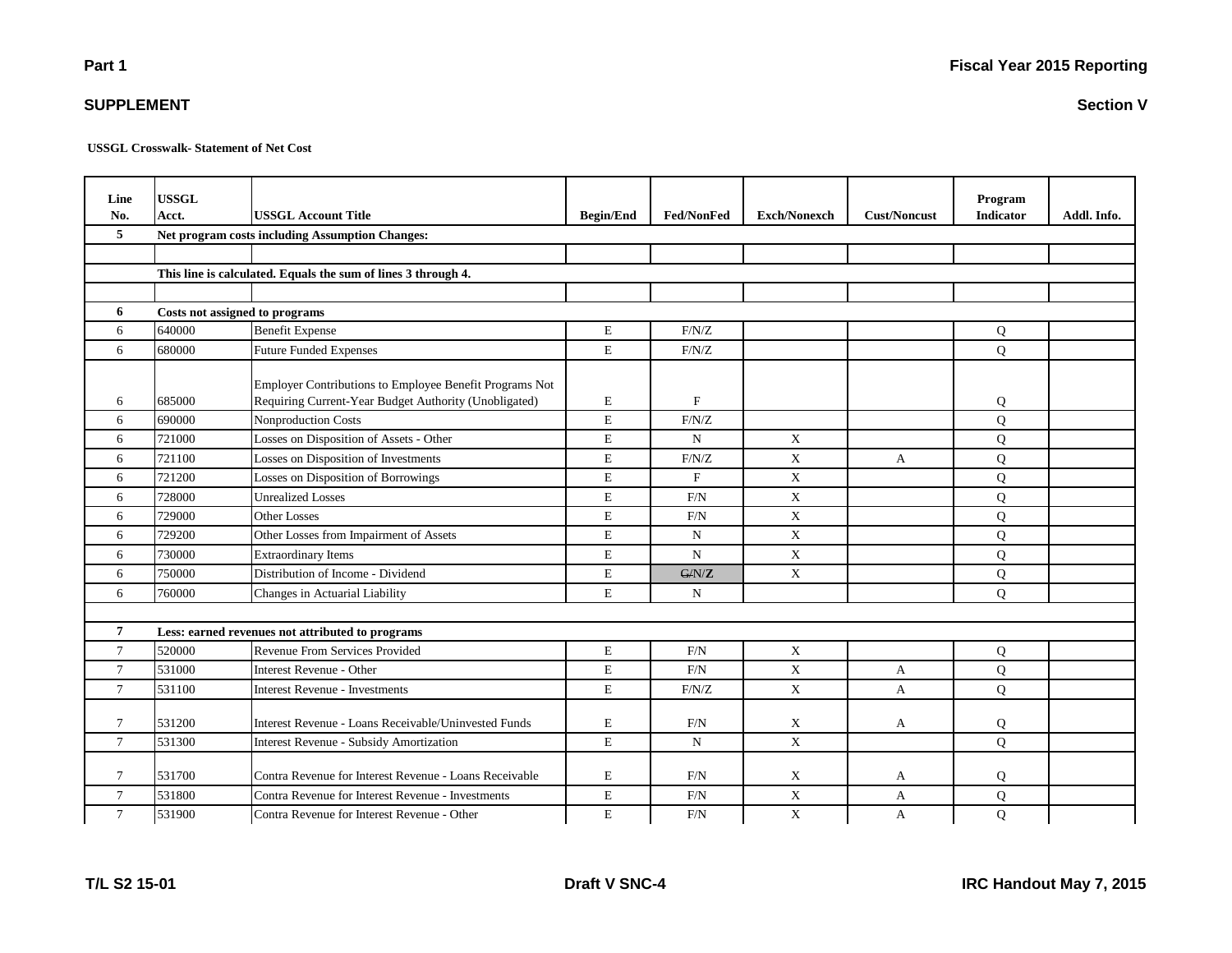**USSGL Crosswalk- Statement of Net Cost**

| Line<br>No.    | <b>USSGL</b><br>Acct.                                         | <b>USSGL Account Title</b>             | <b>Begin/End</b> | <b>Fed/NonFed</b> | <b>Exch/Nonexch</b> | <b>Cust/Noncust</b> | Program<br><b>Indicator</b> | Addl. Info. |  |
|----------------|---------------------------------------------------------------|----------------------------------------|------------------|-------------------|---------------------|---------------------|-----------------------------|-------------|--|
| $\mathbf{r}$   | 590000                                                        | Other Revenue                          | E                | F/G/N/Z           | X                   | A                   | Q                           |             |  |
| 7              | 590900                                                        | Contra Revenue for Other Revenue       | E                | F/G/N/Z           | X                   | A                   | Q                           |             |  |
| $\mathcal{I}$  | 711000                                                        | Gains on Disposition of Assets - Other | E                | N                 | X                   |                     | Q                           |             |  |
| $\overline{ }$ | 711100                                                        | Gains on Disposition of Investments    | E                | F/N/Z             | X                   |                     | Q                           |             |  |
| $\mathbf{r}$   | 711200                                                        | Gains on Disposition of Borrowings     | E                | F                 | X                   |                     | О                           |             |  |
|                | 718000                                                        | <b>Unrealized Gains</b>                | E                | F/N               | X                   |                     | Ő                           |             |  |
| $\mathbf{r}$   | 719000                                                        | <b>Other Gains</b>                     | E                | F/N               | X                   |                     | Q                           |             |  |
|                |                                                               |                                        |                  |                   |                     |                     |                             |             |  |
| 8              | Net cost of operations                                        |                                        |                  |                   |                     |                     |                             |             |  |
|                |                                                               |                                        |                  |                   |                     |                     |                             |             |  |
|                | This line is calculated. Equals sum of lines 5 and 6 minus 7. |                                        |                  |                   |                     |                     |                             |             |  |
|                |                                                               |                                        |                  |                   |                     |                     |                             |             |  |

**SUPPLEMENT**